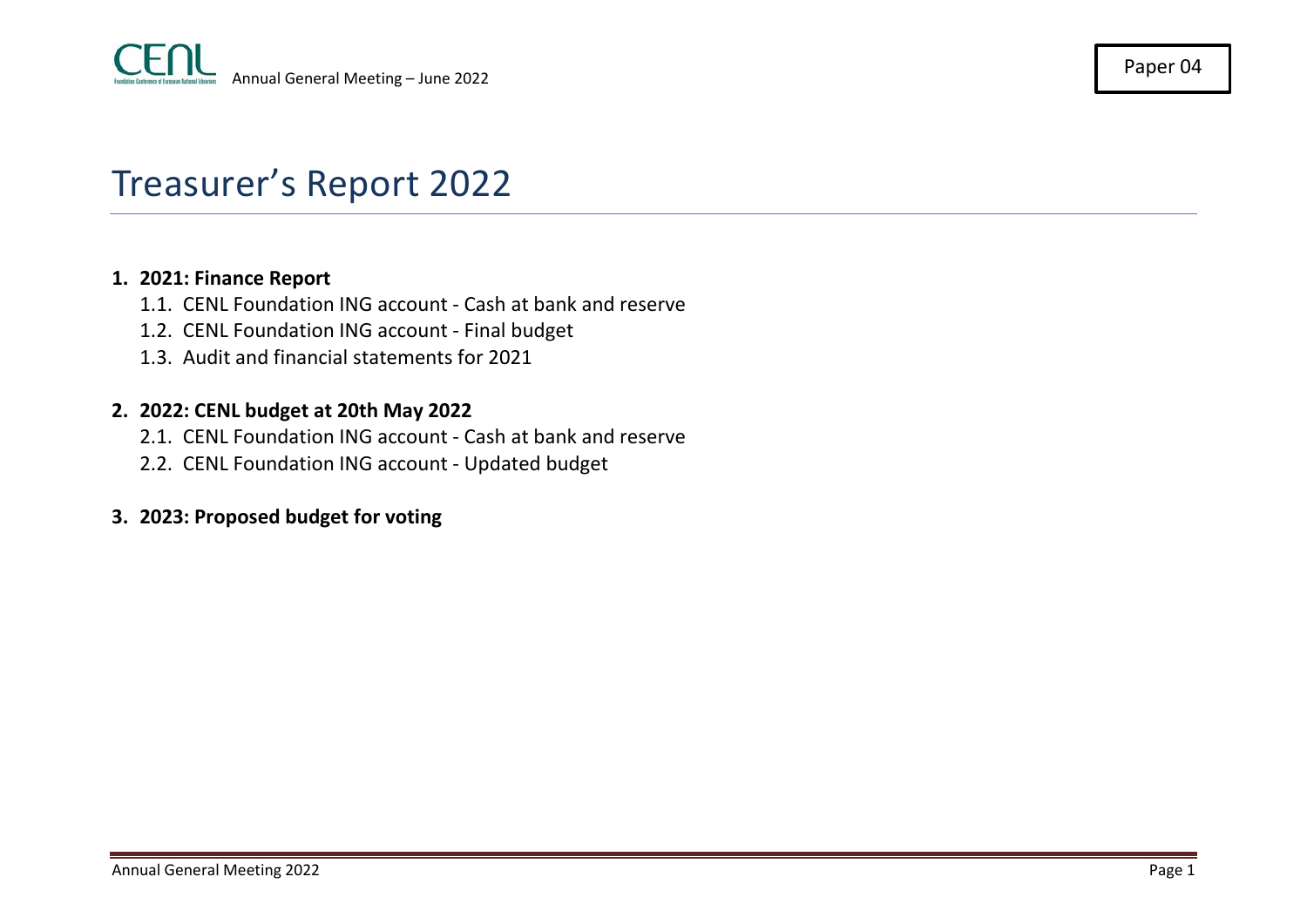

## **1. 2021: Finance Report**

#### **1.1 CENL Foundation ING account - Cash at bank and reserve for 2021**

| <b>CENLING account</b>                | <b>Bank Balance</b> | <b>Notes</b>                               |
|---------------------------------------|---------------------|--------------------------------------------|
| Opening bank balance as at 01.01.2021 |                     | <b>0.00 €</b> As on bank statement         |
| <b>ADD Income</b>                     |                     | 900 539.88 € See details on next page      |
| <b>LESS Expenses</b>                  |                     | 128 054.79 € See details on next page      |
| Bank balance as at 31.12.2021         |                     | 772 485.09 $\epsilon$ As on bank statement |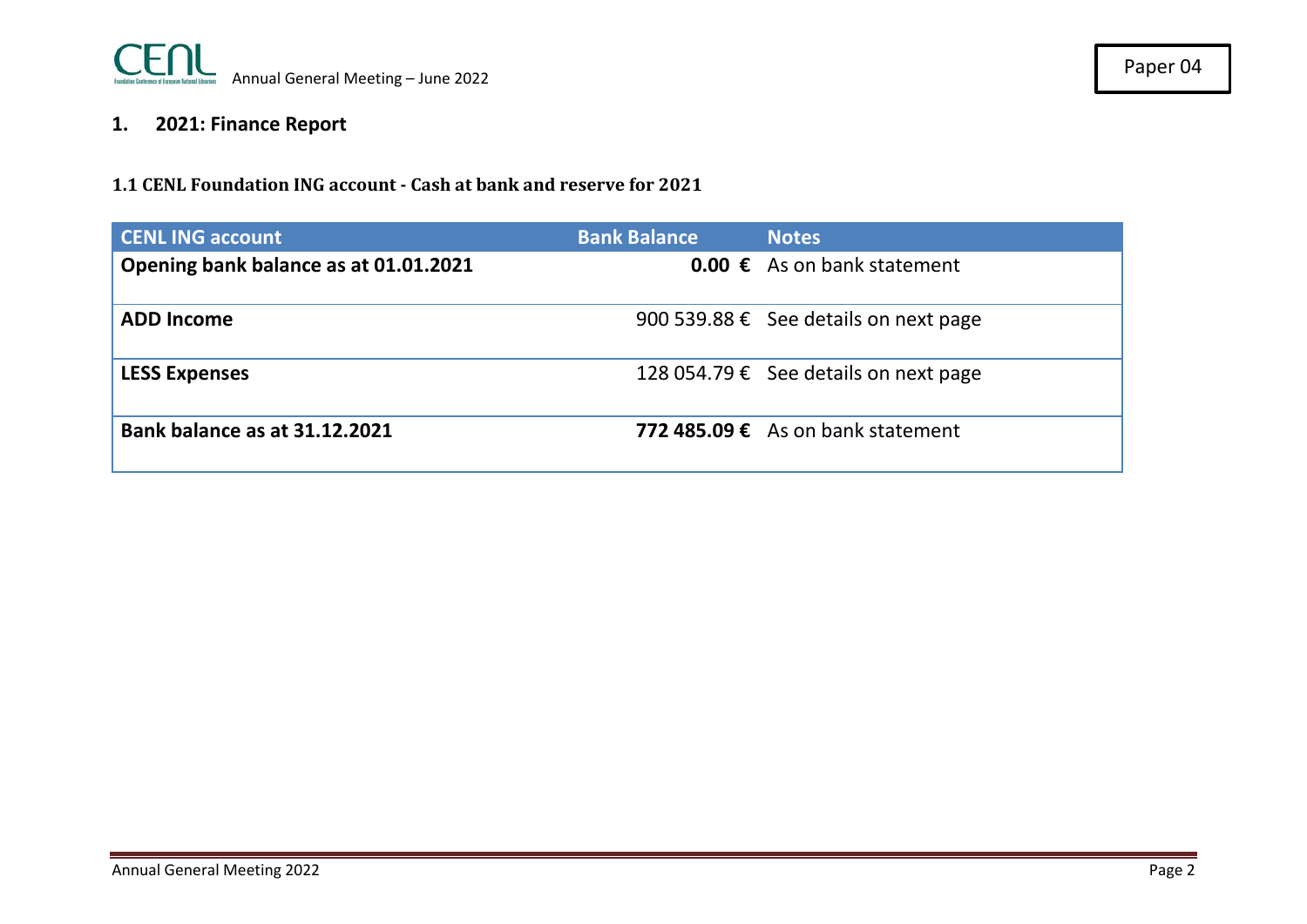## **1.2 CENL Foundation ING account - Final budget for 2021**

| CENL budget 2021 (agreed at 2020<br>AGM)                                                                       | <b>CENL budget</b><br>2021 (agreed at | <b>Income and</b><br>expenses for | <b>Balance at 31</b><br><b>Dec 2021</b> | <b>Notes</b>   | <b>Details</b>                                          |
|----------------------------------------------------------------------------------------------------------------|---------------------------------------|-----------------------------------|-----------------------------------------|----------------|---------------------------------------------------------|
| <b>TOTAL INCOME</b>                                                                                            | 2020 AGM)                             | 31 Dec 2021                       |                                         |                |                                                         |
|                                                                                                                |                                       |                                   |                                         |                |                                                         |
| <b>CENL membership</b>                                                                                         | 119 500€                              | 124 500€                          | 5 000€                                  | $\mathbf{1}$   | See notes for details                                   |
| <b>Transfer from reserves</b>                                                                                  | 23 390€                               | 23 390€                           | - €                                     | $\overline{2}$ | See notes for details                                   |
| <b>EKN 2019 Funds carried over</b>                                                                             | 5 000€                                | 5 000€                            | - $\epsilon$                            | 3              | See notes for details                                   |
| CENL network groups 2020 budget                                                                                | 11 762€                               | 11 762€                           | - €                                     | 4              | See notes for details                                   |
| carried over                                                                                                   |                                       |                                   |                                         |                |                                                         |
| <b>Expenses</b>                                                                                                |                                       |                                   |                                         |                |                                                         |
| Financial support for AGM                                                                                      | 9 000€                                | 8 690,17€                         | 309,83€                                 |                |                                                         |
| Travel costs for speakers                                                                                      | 4 000€                                | - $\varepsilon$                   | 4 000 €                                 |                |                                                         |
| Skills and Knowledge Exchange<br>Bursary programme<br>$\bullet$<br><b>Hidden Stories Fund</b><br>$\bullet$     | 10 000€<br>10 000€                    | 6952.36€<br>8 340.00 €            | 3 047,64 €<br>1 660.00€                 | 5              | See notes for details                                   |
| CENL working groups 2020<br>$\bullet$<br>carried over budget<br>CENL working group 2021<br>$\bullet$<br>budget | 11 762€<br>15 000€                    | - €<br>4 015.00€                  | 11 762.00€<br>10 985.00 €               |                | See note 4.                                             |
| Erland Kolding Nielsen Grant 2021<br>EKN 2019 x 1 grant carried over                                           | 15 000€<br>5 000€                     | 9627.63€<br>- €                   | 5 372.37 €<br>5 000.00€                 | 6              | See notes for details<br>See note 3.                    |
| <b>CENL</b> website<br>Maintenance costs<br>$\bullet$<br>Content<br>$\bullet$                                  | 6 000€<br>9 500€                      | 3 116.24 €<br>17 857,47 €         | 2 883.76€<br>$-8357.47 \t€$             | $\overline{7}$ | See notes for details                                   |
| <b>Banking costs</b>                                                                                           | 1 190€                                | 3 287,13 €                        | $-2097,13€$                             | 8              | See notes for details                                   |
| Audit and legal costs                                                                                          | 8 000€                                | 7 695.60 €                        | 304.40€                                 | 9              | See notes for details                                   |
| <b>CENL Secretariat</b>                                                                                        | 52 000€                               | 52 000€                           | - €                                     |                |                                                         |
| Other office costs                                                                                             | 3 200€                                | 6473.19€                          | $-3273.19€$                             |                | Overspend due to AGM sound<br>contribution (3 824.51 €) |
| <b>TOTAL EXPENSES</b>                                                                                          | 159 652€                              | 128 054.79€                       | 31 597.21 €                             |                |                                                         |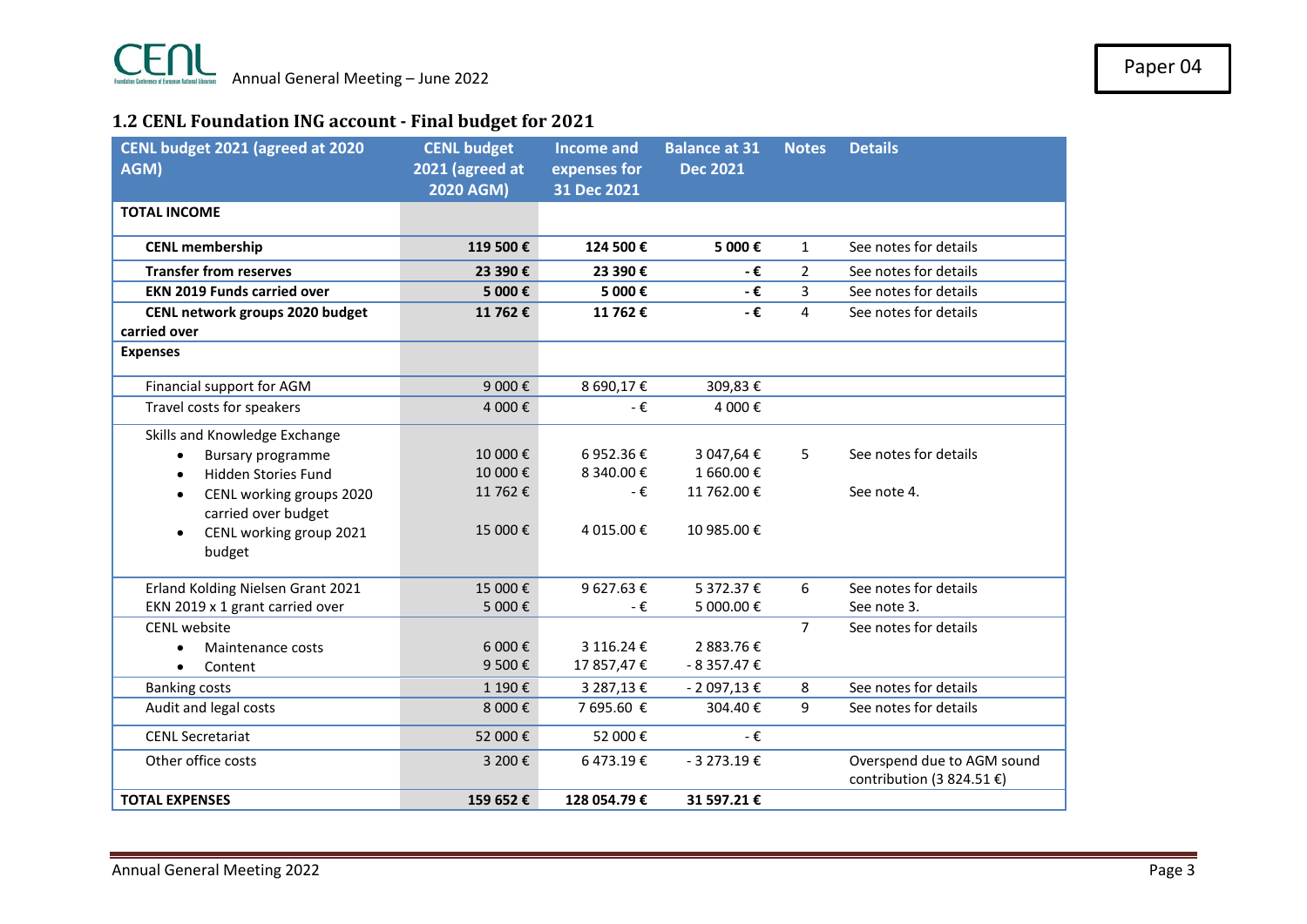#### **Notes to budget as at 31 December 2021**

1. A. Income from Membership for 2021 total €122,500 and compromise of:

Income from Membership fees for 2021 for a total of €119,500 were received from 49 members as follows: Albania, Armenia, Austria, Azerbaijan, Belgium, Bosnia and Herzegovina, Bulgaria, Croatia, Cyprus, Czech Republic, Denmark, England, Estonia, Finland, France, Georgia, Germany, Greece, Hungary, Iceland, Ireland, Italy (Florence), Italy (Rome), Latvia, Liechtenstein, Lithuania, Luxembourg, Macedonia, Malta, Moldova, Montenegro, Netherlands, Norway, Poland, Portugal, Romania, Russia (BYPL), Russia (Moscow), Russia (St Petersburg), Scotland, Serbia, Slovakia, Slovenia, Spain, Sweden, Switzerland, Turkey, Ukraine and Vatican.

The National Library of Denmark sent its payment twice; the CENL Secretariat reached out to their Finance team and refunded the duplicate payment on 17/05/21.

B. Income from Membership for 2020 total €5,000 and compromise of:

Late membership fees for 2020 were received from 2 members as follows: Spain for an amount of €3,000 paid on 30/04/21, and Turkey for an amount of €2,000 on 09/03/21.

- 2. The CENL 2 account was closed on the 1<sup>st</sup> December 2020. The € 73,493.65 held into the CENL 2 reserves were transferred into the ING account. We currently do not hold these reserves in a separate account. The remaining risk of payments to a previous member of staff plus any anticipated legal fees for the period 2021-2022 amounts to €43,065.
- 3. The 2019 unspent budget for 2019 EKN grants of the National Library of Russia taking place in 2021 was carried over into the 2021 budget to cover the costs of this grant in the 2021 budget.
- 4. The Treasurer agreed to carry over, into the 2021 budget, the 2020 unspent budgets of the network groups as they were unable to organise their activities as planned due to the Covid-19 pandemic. €5,000 is being carried over for the AI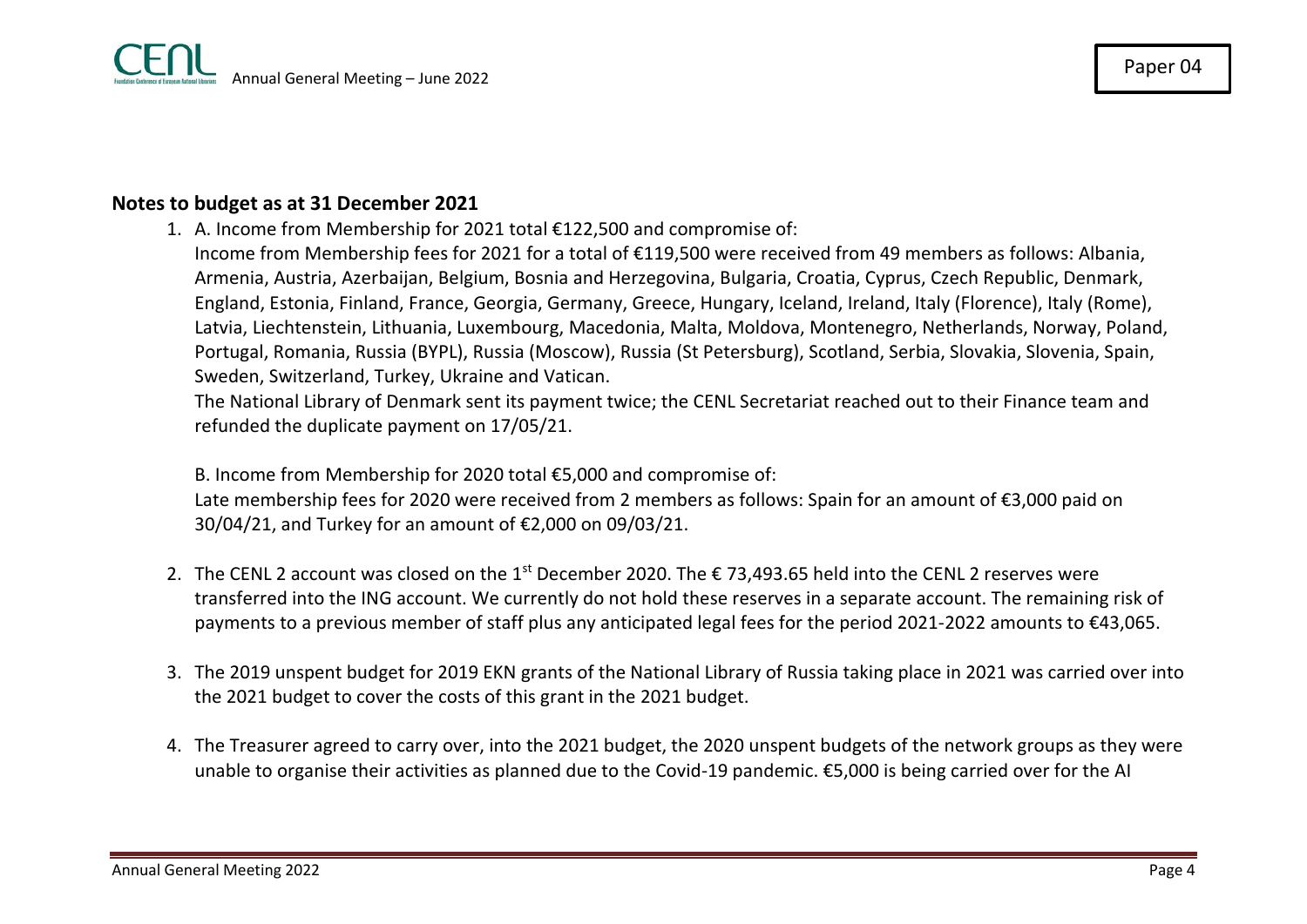

Network Group, €5,000 is being carried over for the Copyright Network Group and €1,762 is being carried over for the Books and Audiences Network Group.

- 5. Skills & Knowledge Exchange: bursaries & grants.
	- Bursary B24 National Library of Bosnia & Herzegovina

Purpose: Dr Ismet Ovcina, Director of the National Library of Bosnia & Herzegovina will visit the National Library of Montenegro, from 6-10 October, to meet with the new Director to exchange publications and to discuss possible projects between the two libraries. Dr Ovcina will also represent the National and University Library of Bosnia and Herzegovina at the International Book Fari Podgorica.

Status: Completed

Payment: Upfront payment of €800 paid on 28/09/21 [2021 – TR45] and balance payment of €200 paid on 25/10/21  $[2021 - TR59]$ . Total payment: €1,000.

Due to Covid-19 and the inability to travel for most CENL members, there has been a very low take up of the bursaries. Therefore, the EC agreed in July 2020 to re-allocate €10,000 of the €20,000 budget to create a new 'Covid-19 Support Fund' to support CENL members badly affected by the virus. Five Covid-19 Support Fund applications were successful. One of the successful applicants, the National Library of Latvia, requested to receive the payment for its full grant at the end of its project, which is why the payment was made in 2021. The national libraries of Romania and Croatia also completed their projects in 2021 and therefore received the balance payment of their grants in 2021.

Due to travel restrictions continuing in 2021, the Skills and Knowledge Exchange Bursary has been underused. The EC discussed options to use the funds in other ways, and decided in June 2021 to offer two more Covid-19 Support Grants in 2021 using the unspent bursary budget.

*Covid-19 Support Fund – 2020 grants:*

National Library of Latvia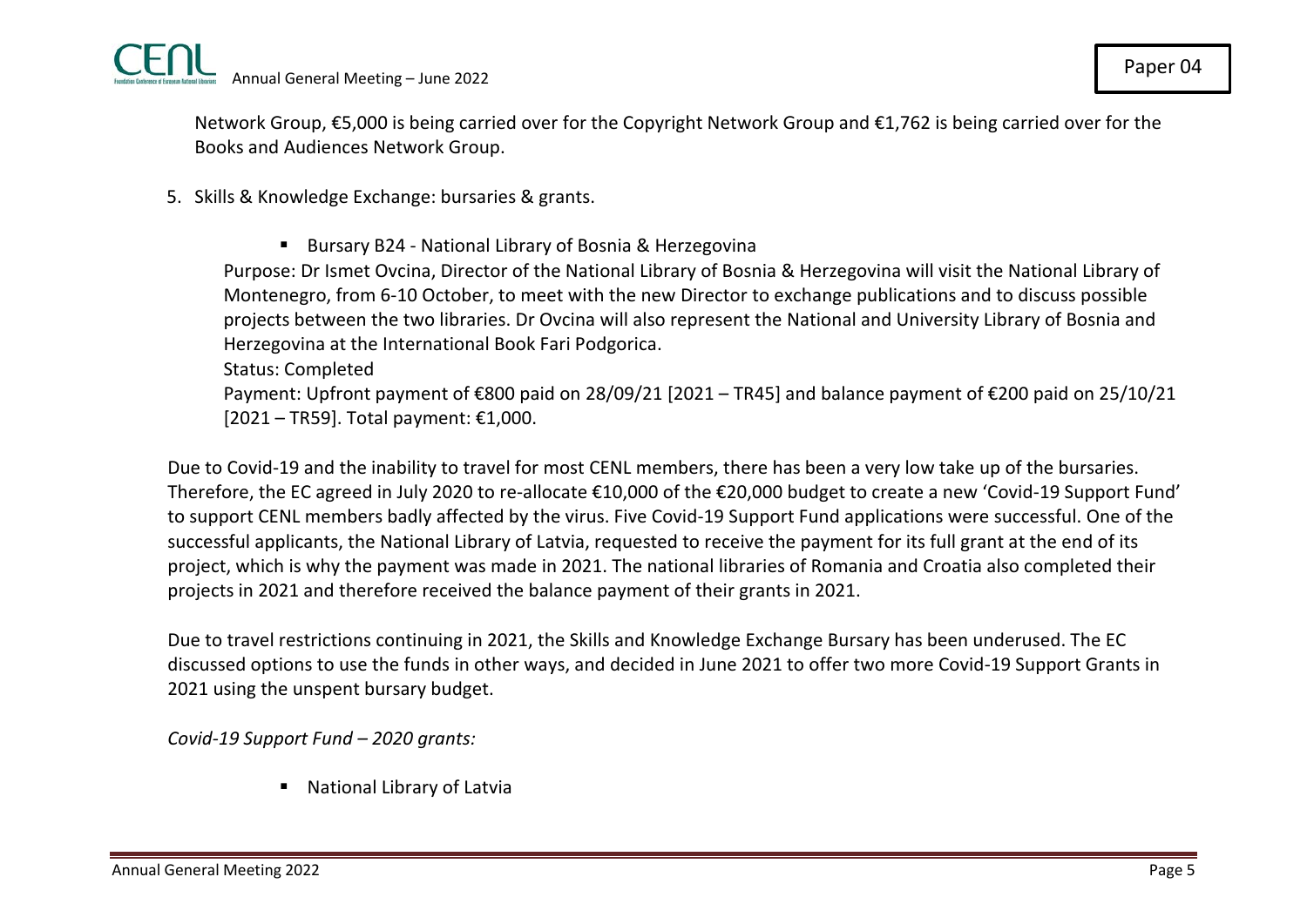



Purpose: Purchase of emergency safety equipment and PPE, as part of wider 'Emergency preparedness and response' measures.

Status: Completed

Payment: Full payment of €2,500 on 16/04/21 [2021 – TR16].

National Library of Romania

Purpose: Purchase of book sterilisation equipment to disinfect library materials and reduce quarantine time between users.

Status: Completed

Payment: Upfront payment of €1,950.40 on 25/11/20 [2020 – TR38] and balance payment of €453.36 on 15/06/21 [2021 – TR25]. Total paid: €2,403.76.

National Library of Croatia

Purpose: Installation of two screens at the Library entrance to improve the quality and streamlining of information users most often request (safety measures, number of free seats, working hours, etc.)

Status: Completed

Payment: Upfront payment of €2,000 on 05/11/20 [2020 – TR32] and balance payment of €500 on 20/07/21 [2021 – TR34]. Total paid: €2,500.

#### *Covid-19 Support Fund – 2021 grants:*

**National Library of Malta** 

Purpose: A digital presentation and accompanying info panels highlighting the rich collections and archival groups in the National Library of Malta's trust, which will travel across the national and public libraries' network as well as to book festivals and fairs.

Status: Ongoing

Payment: No payment made.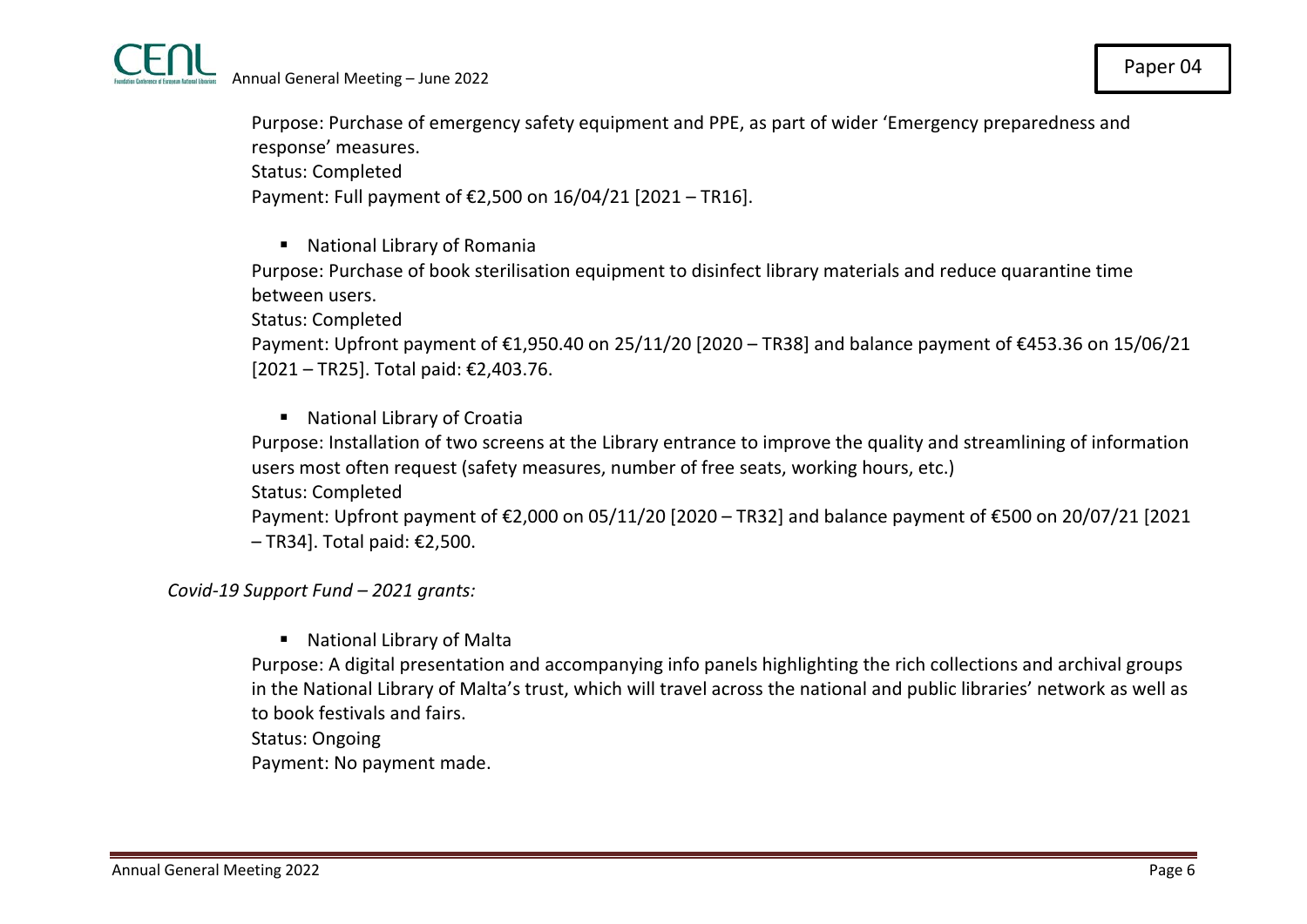

■ National Library of Moldova

Purpose: Improving digital technology equipment for the Center for Continuing Vocational Training in Library and Information Sciences within the National Library. The equipment will be used to record, process and promote training activities for librarians at national and international level (with English subtitles). Status: Completed Payment: Full payment € 2,499 made 11/11/2021 [2021 - TR 62]

*Hidden Stories grants -2021:*

Two Hidden Stories grants of €5,000 were awarded in 2021 to the National Library of North Macedonia and to the National Library of Serbia.

■ National Library of North Macedonia

Purpose: Enriching the Library with LGBTQ+ publications - Conducting research on the extent to which LGBTQ+ publications are present in the collection and what publications are needed, as resources on queer topics have not previously been acquired in an organised manner, leaving a gap in available literature.

Status: Ongoing

Payment: Upfront payment of €3,840 on 05/10/21 [2021 – TR49].

**National Library of Serbia** 

Purpose: A project to record and preserve women's experiences of the pandemic. Collection Days where women are invited to share stories of their lives during pandemic, especially those in the front lines. A series of lectures from academia, culture and media will accompany these Collection Days.

Status: Ongoing

Payment: Upfront payment of €4,000 on 25/10/21 [2021 – TR54].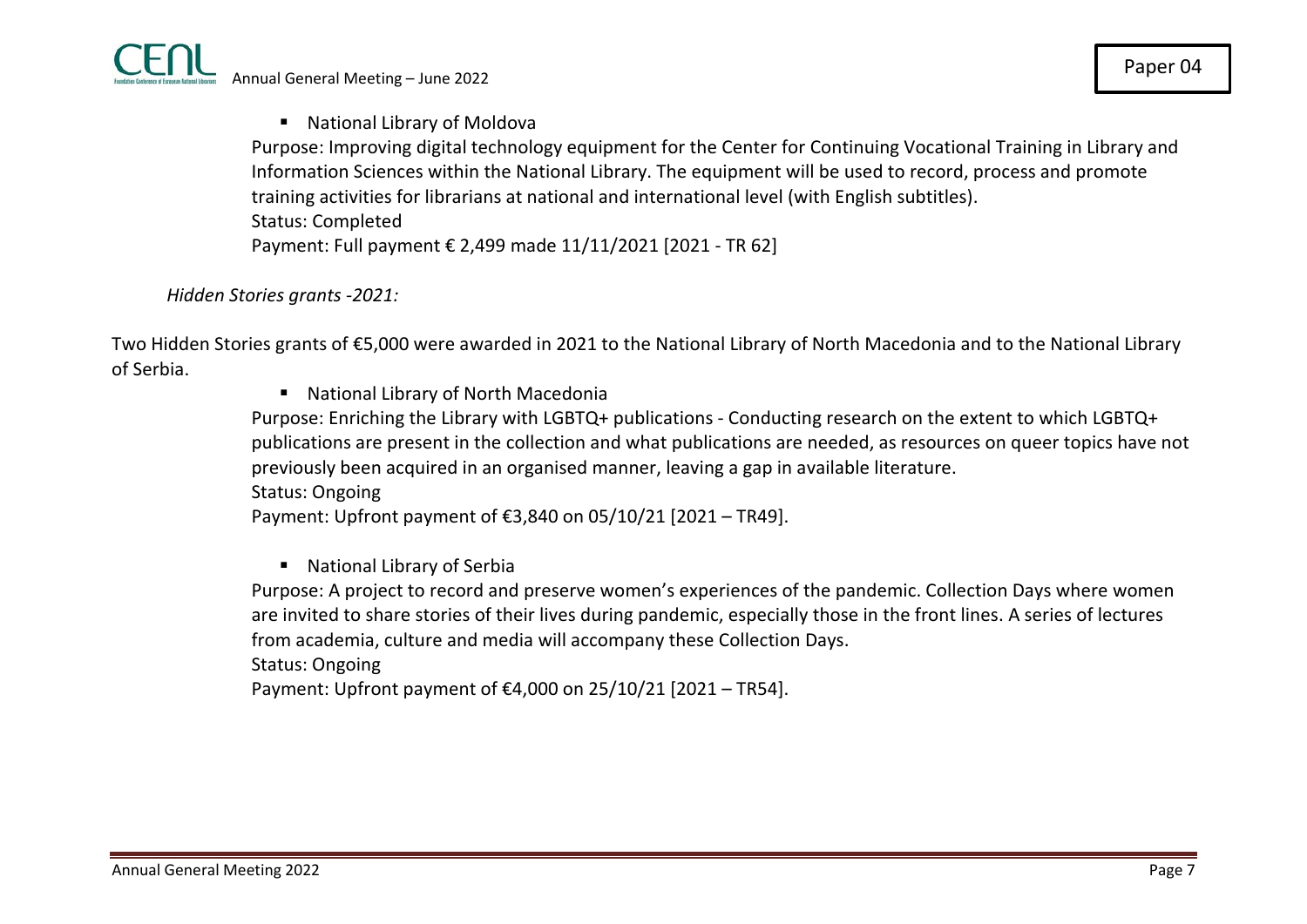6. ENK grants payments:

An EKN grant was awarded to the National Library of Estonia by the EC meeting on 10/03/21 for an International seminar on the issues of competencies and training for librarians in collaboration with the National and University Library of Iceland, Royal Library of the Netherlands, National Library of Latvia, and University of Iceland. The seminar took place on the 27th May 2021. An upfront payment of €3,907.76 was paid on 05/05/21 and a balance payment of €719.87 was paid on 23/07/21. The total paid for the EKN grant of the National Library of Estonia was €4,627.63. Full payment of € 5,000 was paid on 07/12/21 to the National Library of Bosnia.

- 7. Website costs consists of the support package from Brother from April to November 2021 for an amount of €2,347.68, support package for December 2021 for an amount of €294.75, the renewal of website plug-ins and of the agency worker fees from December 2020 to June 2021 for an amount of €9,777.59. The extension of the agency's worker contract until late November explains the over-spent on that budget line.
- 8. Banking costs consist of bank charges (this is what the bank invoices us for) of  $\epsilon$ 2 924.13 and bank transfer fees of €363.00. The ING bank charges are much higher than the Lloyds ones that results in an overspend of €2 097.13.

Audit and legal costs consists of the invoice for the 2020 financial statement & audit for a cost of €7,695.60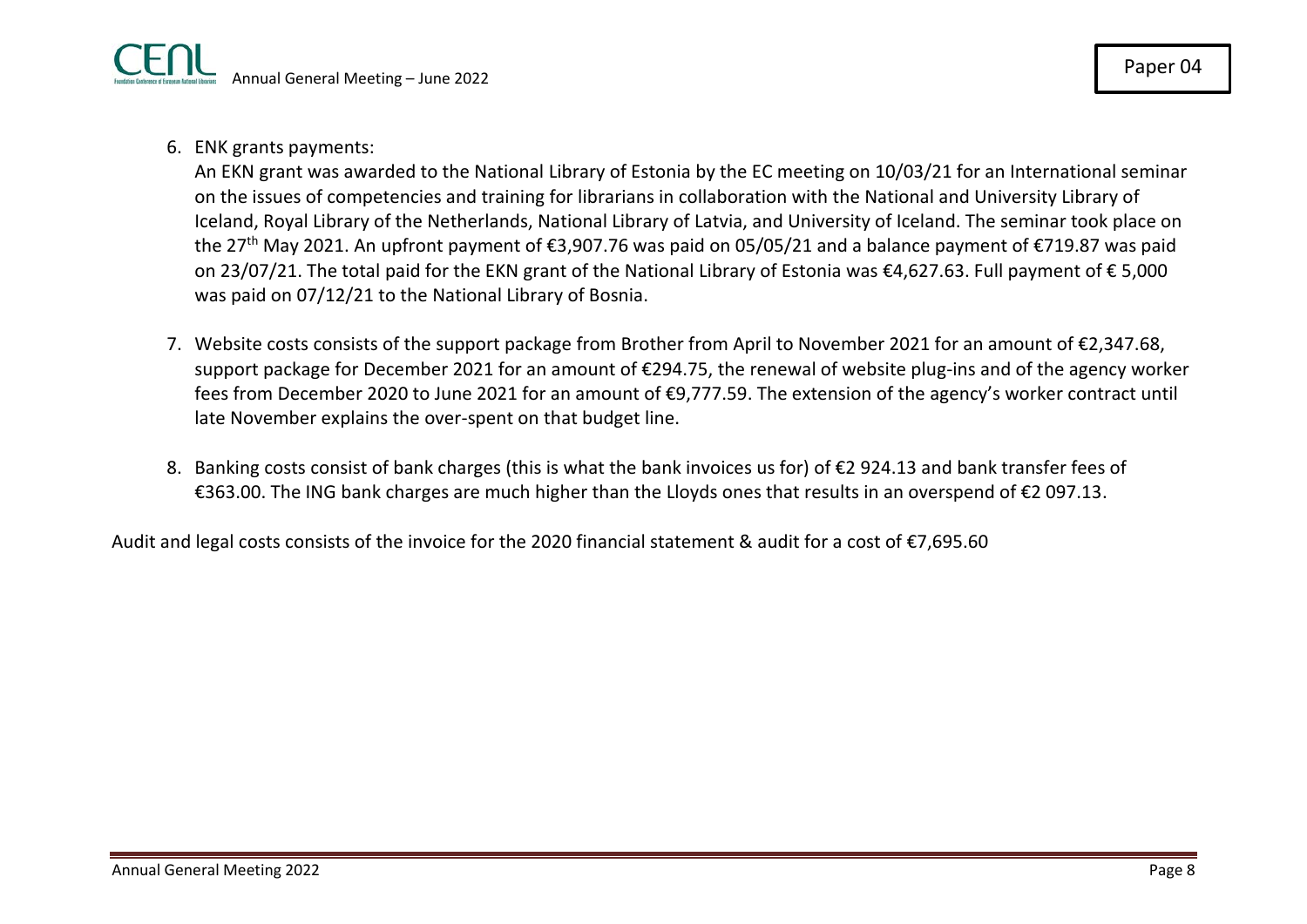

#### **1.3 CENL Audit and Financial Statements for 2021**

The financial statements for 2021 were prepared and audited by RSM Netherlands Accountants N.V, finalised on 12<sup>th</sup> of May 2022 and sent to the EC on 20th of May 2022.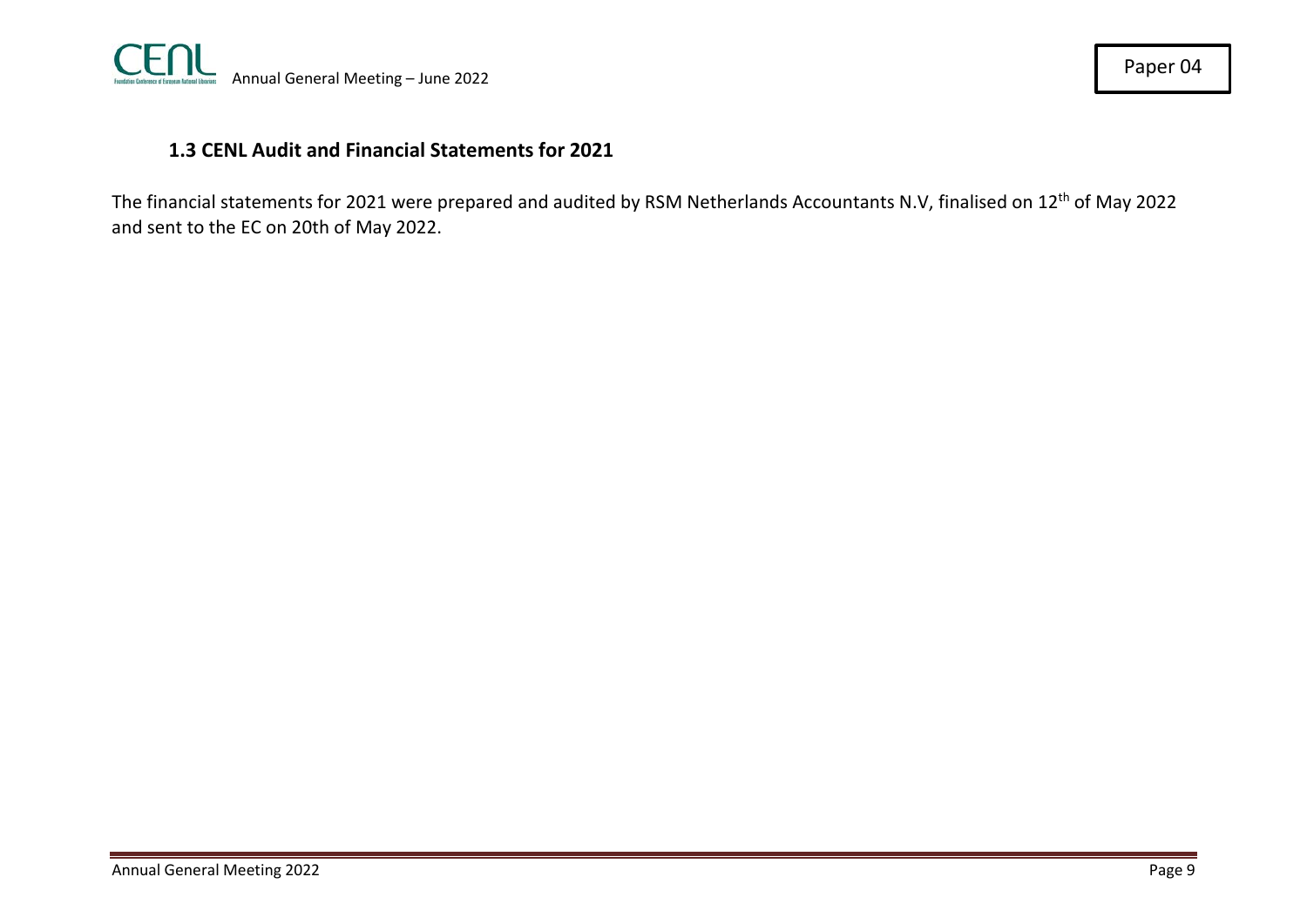

## **2 2022: CENL budget to 20 May 2022**

## **2.1 Cash balances as at 20 May 2022**

| <b>CENL account - ING</b>             | <b>Bank Balance</b> | <b>Notes</b>                      |
|---------------------------------------|---------------------|-----------------------------------|
| Opening bank balance as at 01.01.2022 |                     | 772.485,09 € Confirmed by bank    |
| ADD Income                            | 77.650,00 €         |                                   |
| <b>LESS Expenses</b>                  | 19.165,91€          |                                   |
| Bank balance as at 20.05.2022         |                     | 830.969,18 € As on bank statement |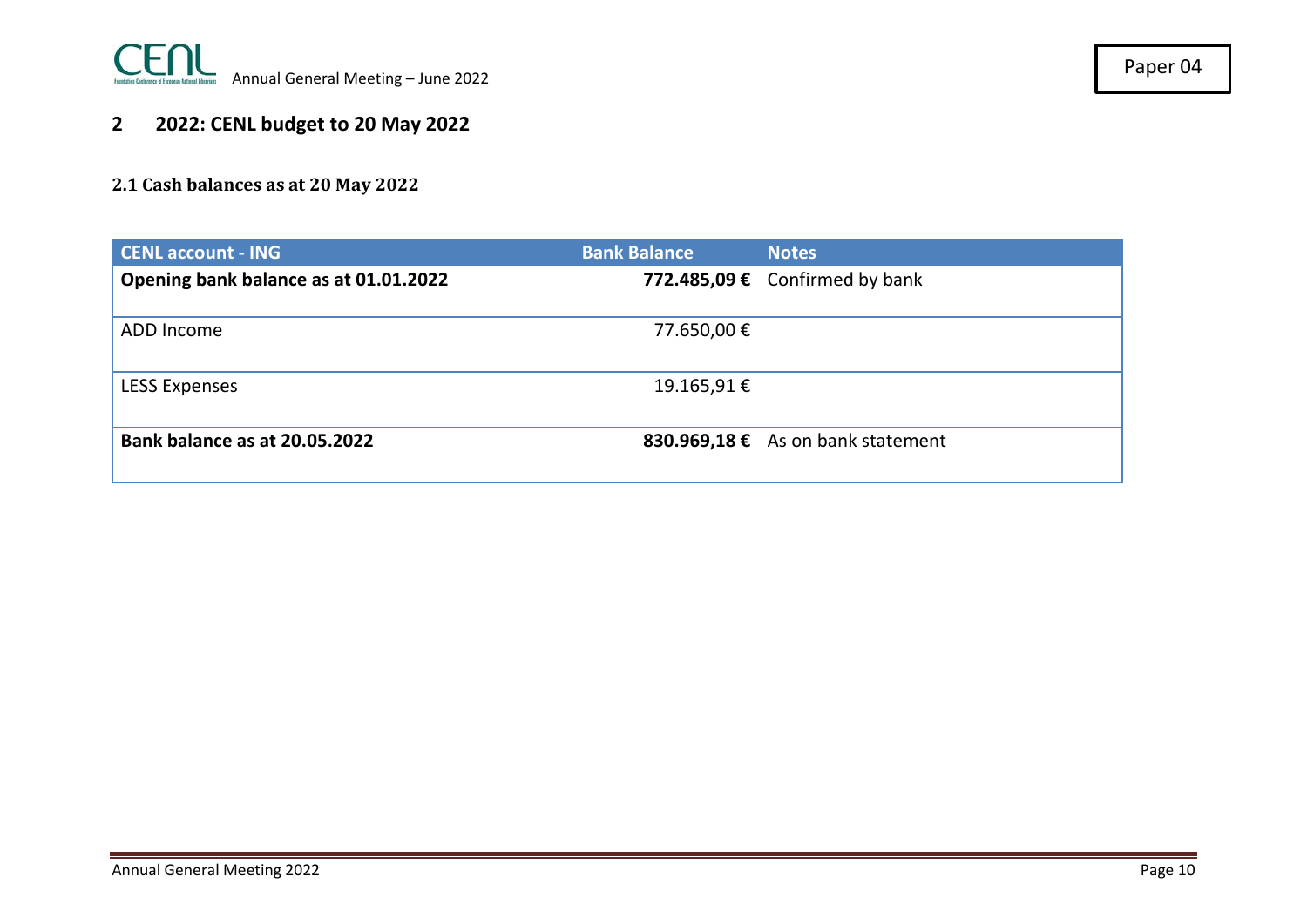## **2.2 CENL budget to 20 May 2022**

| CENL budget 2022 (agreed at 2021<br>AGM) | <b>CENL budget</b><br>2022 (agreed at<br>2021 AGM) | <b>CENL Budget</b><br>2022 update<br>(proposal<br><b>AGM 2022)</b> | <b>Income and</b><br>expenses to<br>20 May 2022 | <b>Balance at</b><br>20 May 2022 | <b>Notes</b> | <b>Details</b>        |
|------------------------------------------|----------------------------------------------------|--------------------------------------------------------------------|-------------------------------------------------|----------------------------------|--------------|-----------------------|
| <b>INCOME</b>                            |                                                    |                                                                    |                                                 |                                  |              |                       |
| <b>CENL membership</b>                   | 111 350€                                           | 104 900 €                                                          | 77.650€                                         | -33 700€                         | $\mathbf{1}$ | See notes for details |
| <b>Transfer from reserves</b>            | 33 650€                                            | 52 000 €                                                           | 33.650€                                         | - €                              | 2            | See notes for details |
| <b>TOTAL INCOME</b>                      | 145 000€                                           | 156 900 €                                                          | 111 300€                                        | -33 700€                         |              |                       |
| <b>EXPENSES</b>                          |                                                    |                                                                    |                                                 |                                  |              |                       |
| Financial support for AGM                | 13.000€                                            | 13 000€                                                            | $-\epsilon$                                     | 13.000€                          |              |                       |
| Travel costs for speakers                | 4 000€                                             | 4 000€                                                             | 489,50€                                         | 3.510,50€                        |              |                       |
| Skills and Knowledge Exchange            |                                                    |                                                                    |                                                 |                                  |              |                       |
| Bursary programme<br>$\bullet$           | 10 000€                                            | 10 000€                                                            | 800€                                            | 9.200€                           | 3            | See notes for details |
| CENL network group 2022<br>$\bullet$     | 15 000€                                            | 15 000€                                                            | 2 300 €                                         | 12 700€                          |              |                       |
| budget                                   |                                                    |                                                                    |                                                 |                                  |              |                       |
| Erland Kolding Nielsen Grant 2022        | 5 000€                                             | 15 000€                                                            | 1 200€                                          | 3 800€                           | 4            | See notes for details |
| <b>CENL</b> website                      |                                                    |                                                                    |                                                 |                                  |              |                       |
| Maintenance costs                        | 8.000€                                             | 8 000€                                                             | 3.609,04€                                       | 4 390,96 €                       |              | See notes for details |
| <b>Banking costs</b>                     | 1 500€                                             | 3 400 €                                                            | 1794,13€                                        | $-294,13€$                       | 5            | See notes for details |
| Audit and legal costs                    | 8 000€                                             | 8 000€                                                             | 7 823,86€                                       | 176,14€                          | 6            | See notes for details |
| <b>CENL Secretariat</b>                  | 78 000€                                            | 78 000€                                                            | - $\varepsilon$                                 | 78.000€                          |              |                       |
| Other office costs                       | 2 500€                                             | 2 500€                                                             | 1 149,38 €                                      | 1 350,62 €                       |              |                       |
| <b>TOTAL EXPENSES</b>                    | 145 000€                                           | 156 900€                                                           | 19 165,91 €                                     | 125 834,09 €                     |              |                       |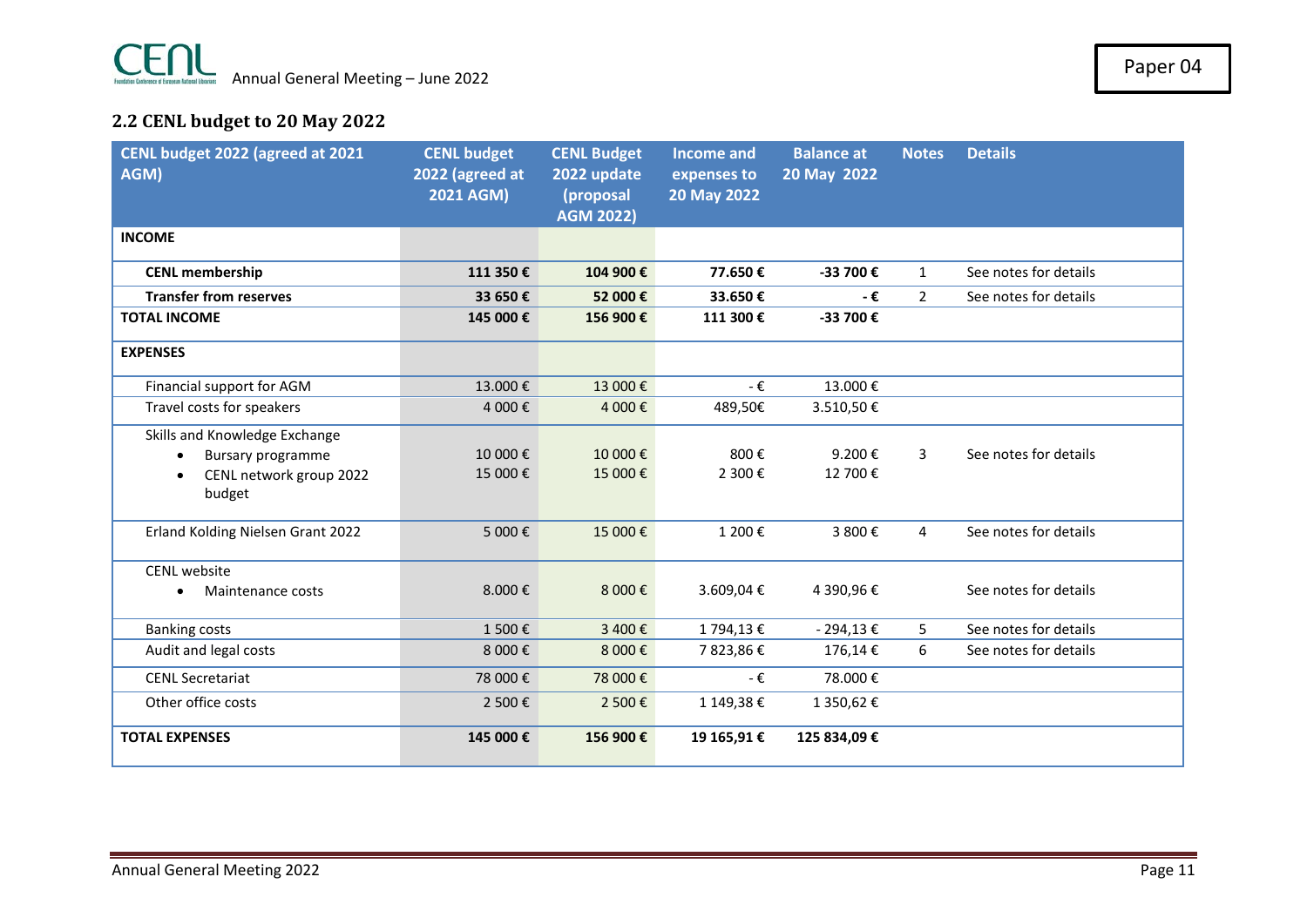#### **Notes to budget as at 20 May 2022**

- 1. Income from Membership fees for 2022 for a total of €77.650 were received till 20<sup>th</sup> of May 2022 from 34 members as follows: Albania, Armenia, Austria, Belgium, Bosnia and Herzegovina, Bulgaria, Croatia, Cyprus, Czech Republic, Denmark, UK (England), Estonia, Finland, France, Georgia, Germany, Greece, Iceland, Ireland, Latvia, Liechtenstein, Lithuania, Luxembourg, Moldova, Netherlands, Poland, Romania, Scotland, Slovakia, Slovenia, Sweden, Switzerland and Vatican. The membership of the Russian libraries expired in 2022 due to the war against Ukraine. Ukraine asked for the suspension of the fee 2022 which was agreed upon by the EC already earlier.
- 2. Reserves

Transfer from reserves in 2022 will be higher caused by a loss of €6.450 in membership fees (Russian membership expired, and Ukraine fee suspended) and the proposed budget increase of €10.000 for the EKN grants. In addition, there is a proposed increase concerning the budget for banking costs € 1.900. Total €18.350.

- 3. Skills & Knowledge Exchange: bursaries & grants.
	- Bursary B25 National Library of Romania

Purpose: Nicoleta-Roxana Dinu will visit the National Library of Sweden for 5 days at the beginning of June 2022. Status: Due to take place in the first days of June 2022 Payment: Upfront payment of €800 paid on 28/03/2022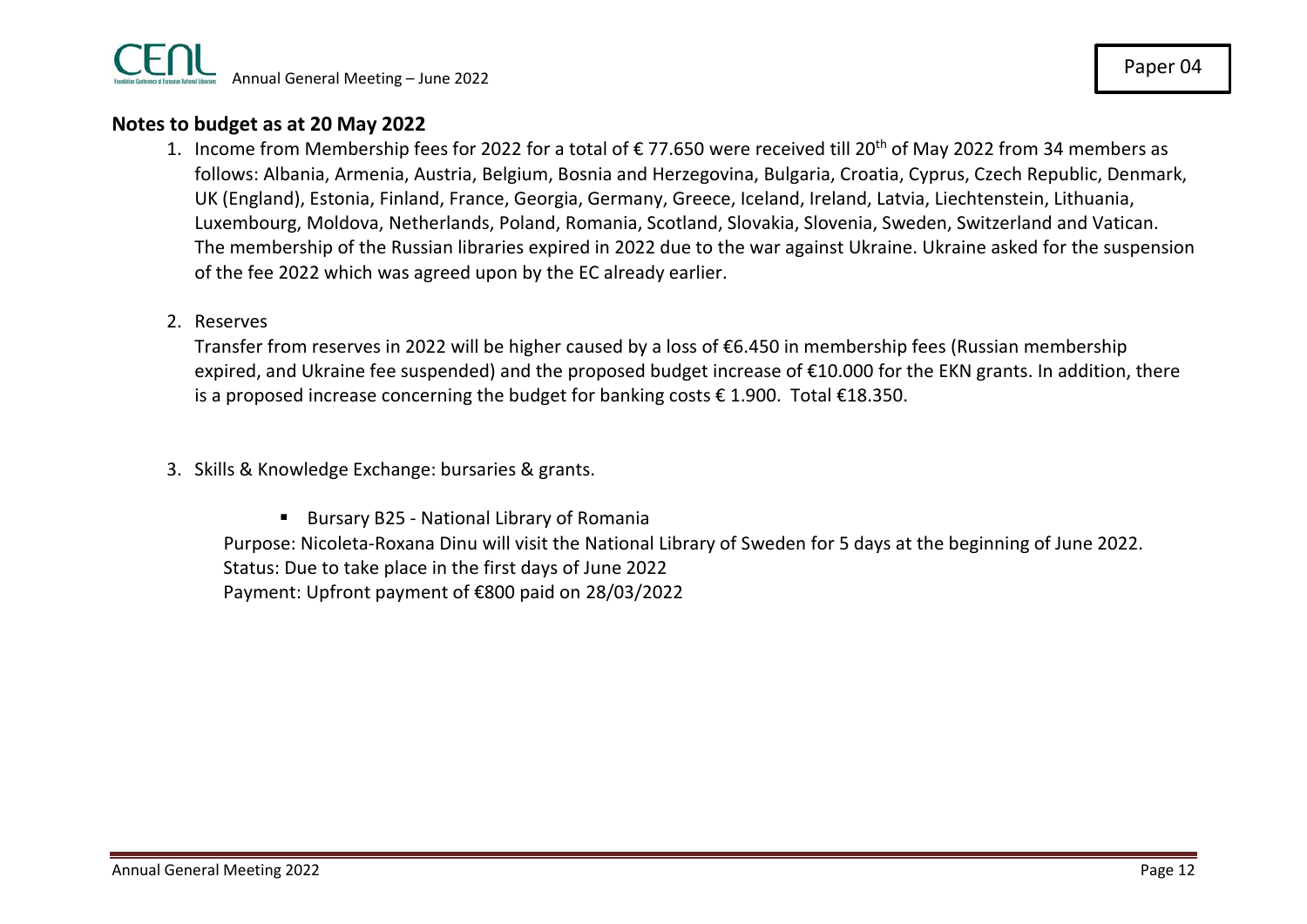

■ Bursary B26 - National Library of Bulgaria

Purpose: Associate professor Krasimira Aleksandrova, Director and representatives from the NL of Bulgaria have been invited to visit the NL of Albania from 4-8 April 2022 in order to exchange good practices on the initiative "Cultural corners" in the NL of Bulgaria, present a travel exhibition "Books, directions, audiences" and sign a MoU between the two NLs.

Status: Completed Payment: no payment made yet

■ Bursary B27 - National Library of Bosnia and Herzegovina

Purpose: Mr Ovčina will visit the NUL Ljubljana - to make updates to the cooperation agreement between Slovenia and BaH, to exchange publication, to discuss potential future exhibitions, and for professional discussions and exchange. Status: Decision pending

Payment: no upfront payment made

 Covid-19 Support fund - National and University Library St. Kliment Ohrdiski (North Macedonia) Purpose: The project aims to establish a virtual "Book Club" as a kind of digital replacement for the physical presence of the library halls, that have been left without readers during the COVID-19 crisis. The "Book Club" will enable the library's members to interact with each other, to exchange recommendations, experiences, views on the library's collections or books in general, to give their suggestions about the improvement of the existing services in the library, to propose new ones, etc.

Status: Information to NL St. Kliment

Payment: no upfront payment made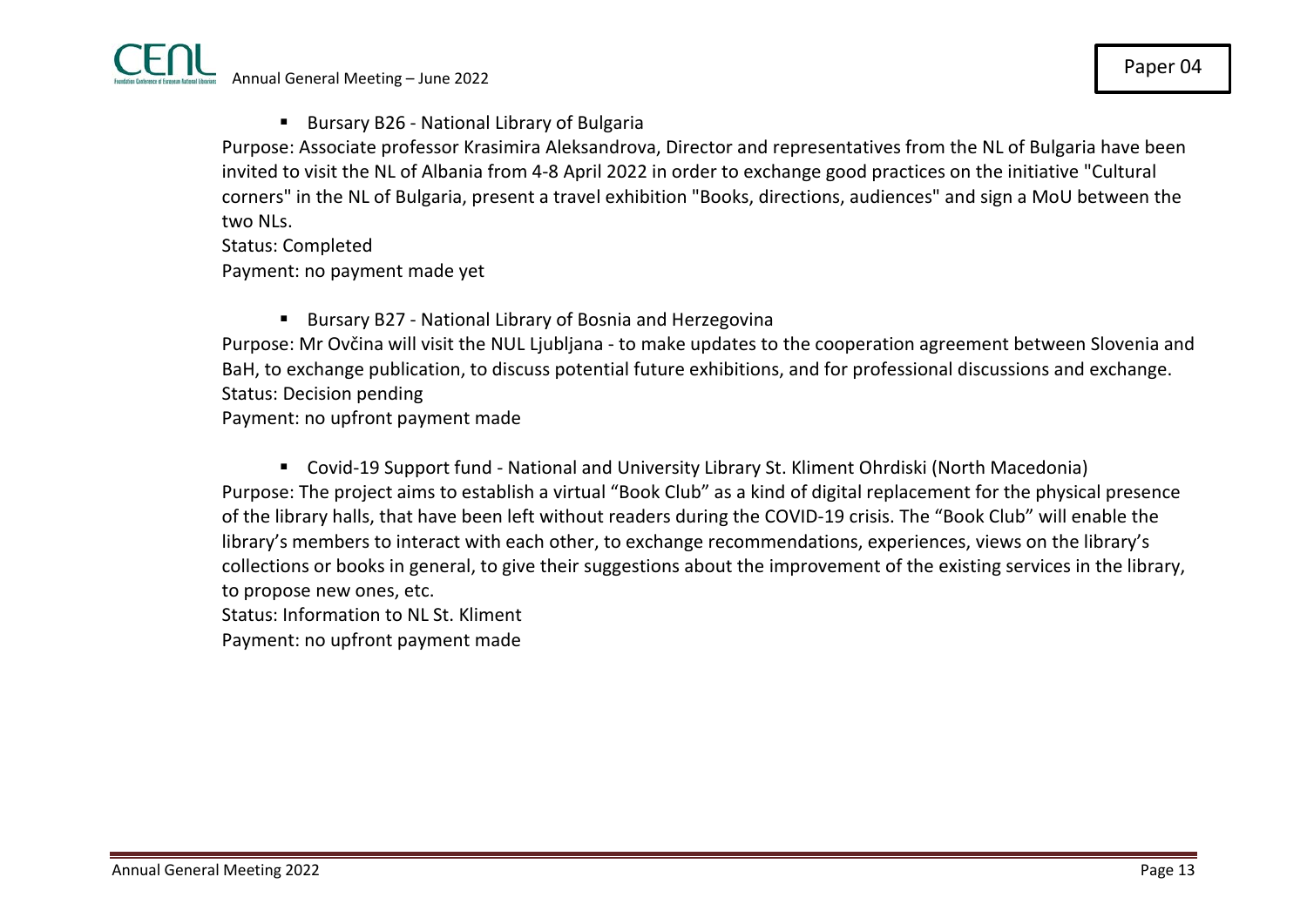

Hidden Stories fund - National Library of Scotland

Purpose: This project will produce a series of short videos which highlight items in the library's collection that capture the lives and stories of LGBT people throughout history. This project will focus on pre-1950s items allowing for the discovery of lesser known items and LGBT individuals and the selected stories will reflect this.

Status: Information to NL of Scotland

Payment: no upfront payment made

 $\blacksquare$  Hidden Stories fund – British Library

Purpose: A youth-led project with support from the Library, working closely with local youth group, KCBNA (Kings Cross Brunswick Neighbourhood Association. The Library will support local young people to develop research and interviewing skills exploring their own family histories with sensitivity. British Library curators will help the young people tell their stories through collections pertaining to specific areas of the world: Afghanistan, Somalia, Sudan, Bangladesh and India. The project will be filmed to document the process.

Status: Information to BL

Payment: no upfront payment made

- 4. ENK grants payments:
- In 2022 the Erland Kolding Nielsen Grant goes to the National Library of Estonia for an in-depth knowledge exchange with the National Library of Luxembourg about the role of the National Library as a competence centre and coordinator of the library network in the country.

Status: Report expected

Payments: no payment made yet

- National Library of Russia St. Petersburg (First application in 2019, several times updated): Online conference "Transforming Libraries in the Digital Age" on 24th –25th and 28th of February 2022. The National Library of Russia provided the CENL secretariat with a report about the completed conference, but before it was published on the CENL website and before the final balance of the funds could be paid to the Library, the CENL Membership of Directors from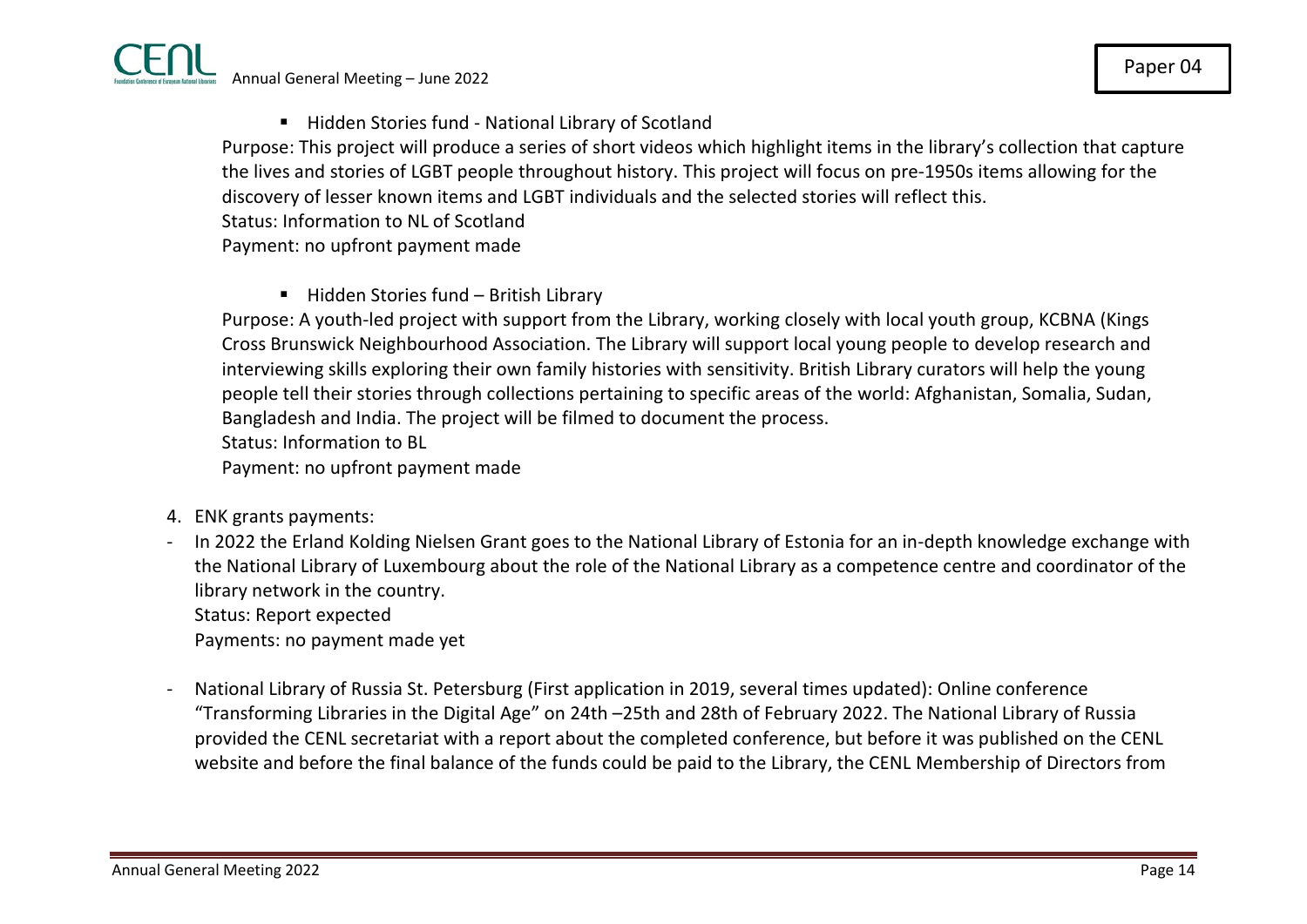

the Russian Federation expired.

Status: Completed / Payments: upfront payment €1,200 made 18/01/2022, no final payment to be made

- 5. Banking costs consist of bank charges and bank transfer fees of €1.794,13. The ING bank charges are higher than the Lloyds ones and we are expecting an overspent on that budget line (costs in 2021 €3.287,13). Budget update for 2022 is needed (proposed €3.400)
- 6. Audit and legal costs consists of the invoice for the 2021 financial statement & audit for a cost of €7.823,86.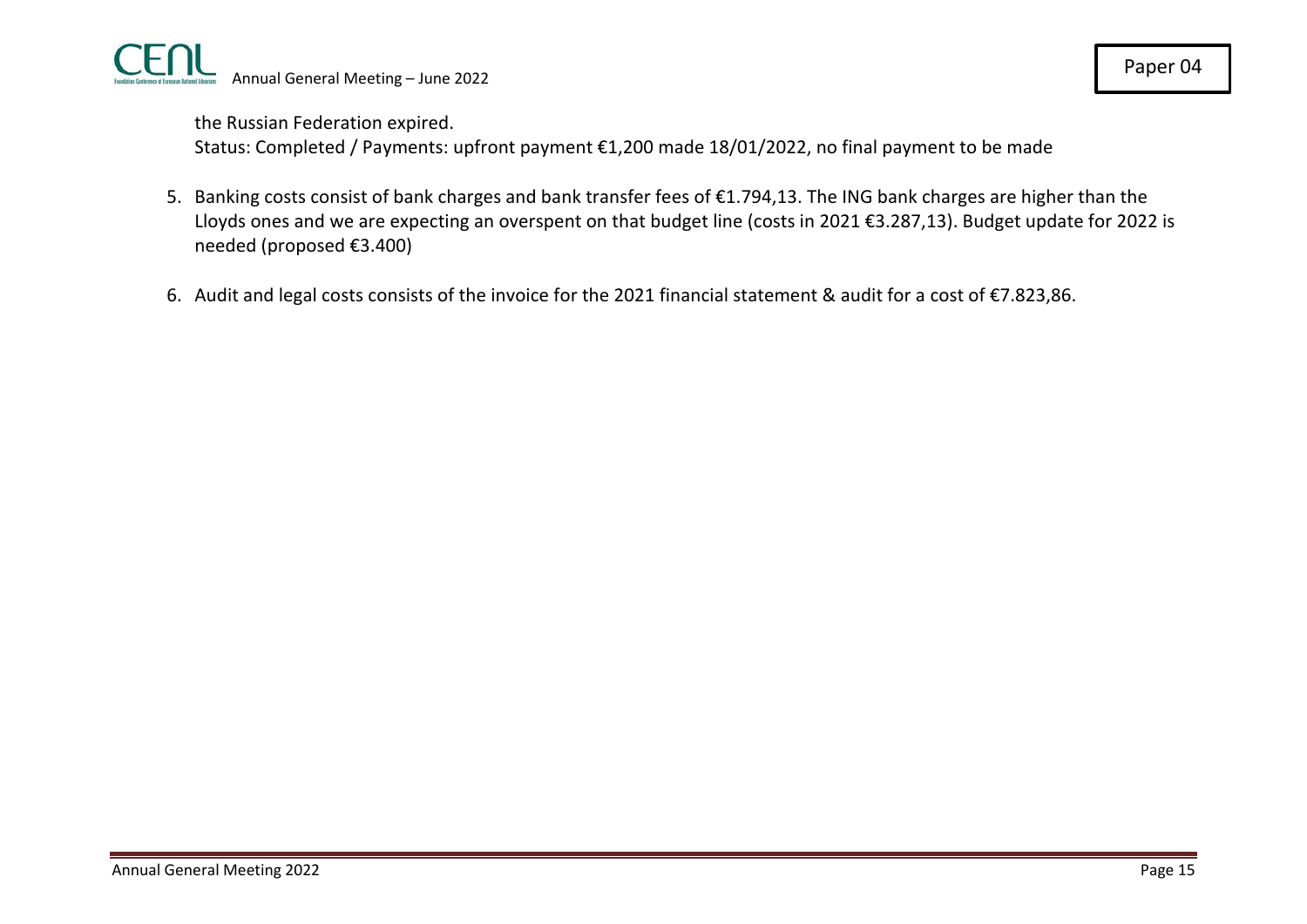## **3. 2023: Proposed budget for voting**

| <b>CENL proposed budget 2023</b>                           | <b>Amount</b> | PROPOSED PRIORITIES FOR 2023 IN LINE WITH STRATEGY 2018-2023                                                                                                                             |
|------------------------------------------------------------|---------------|------------------------------------------------------------------------------------------------------------------------------------------------------------------------------------------|
| Income                                                     |               |                                                                                                                                                                                          |
| CENL membership                                            | 114,450€      | Priority 1: Support national libraries to increase their impact and to be strong organisations<br>Identify priority areas for skills development - investment in training opportunities  |
| Reserves                                                   | 43,050€       | Promote the power of the peer-to-peer network to share information (e.g. funding<br>opportunities, key issues for debate, knowledge exchange)                                            |
| <b>TOTAL INCOME</b>                                        | 157,500€      | Develop CENL policy on advocacy<br>$\bullet$<br>Identify partnerships with relevant organisations                                                                                        |
| <b>Expenses</b>                                            |               |                                                                                                                                                                                          |
| Financial support for AGM                                  | 13,000€       | Priority 2: Develop national library services<br>Provide support in developing innovating services to meet evolving user needs                                                           |
| Travel costs for speakers                                  | 4,000€        | Develop a shared service strategy through a number of surveys<br>$\bullet$<br>Explore innovative use and design of physical spaces for service and audience development<br>$\bullet$     |
| Skills and Knowledge Exchange<br>Bursary programme (€10k)  | 25,000€       | Share best practice on cultural programmes, both physical and digital                                                                                                                    |
| CENL network groups budget (€5k x 3 groups<br>$-£15k)$     |               | Priority 3: Develop as memory institutions<br>Share best practice in collection management and stewardship                                                                               |
| Erland Kolding Nielsen Grant<br>$3x \text{ } \in 5k$ grant | 15,000€       | Support collaboration in the area of digital collections and access services<br>$\bullet$<br>Review current legal deposit practices and legislative regulatory changes affecting library |
| CENL website maintenance                                   | 8,000€        | services                                                                                                                                                                                 |
| <b>Banking costs</b>                                       | 4,000€        | Collaborate with European publishers to explore areas of mutual benefits<br>$\bullet$                                                                                                    |
| Audit and legal costs                                      | 8,000€        | Priority 4: Strengthen CENL as a community<br>Continue to review governance models and the role of the Secretariat<br>$\bullet$                                                          |
| <b>CENL Secretariat</b>                                    | 78,000€       | Review terms of reference of CENL subgroups to align with Strategic Plan<br>Strengthen peer-to-peer network by improving member contacts                                                 |
| Other office costs                                         | 2,500€        | Develop communications including CENL website further and explore the use of social media                                                                                                |
| <b>TOTAL EXPENSES</b>                                      | 157,500€      | in the future                                                                                                                                                                            |
|                                                            |               |                                                                                                                                                                                          |